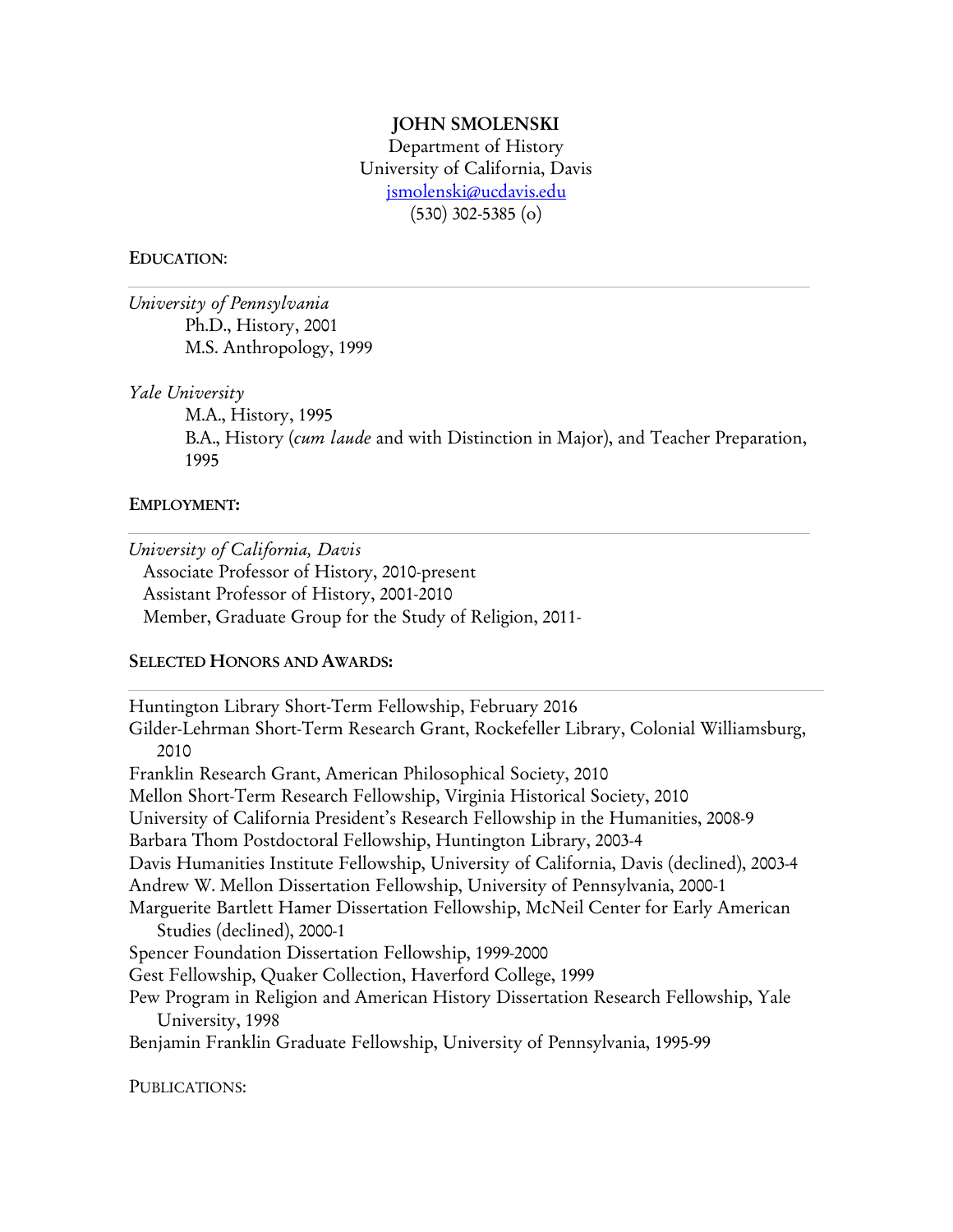### **Books:**

*Friends and Strangers: The Evolution of a Creole Civic Culture in Colonial Pennsylvania* (University of Pennsylvania Press, 2010)

## **Edited Books and Journal Issues:**

- Michael Goode and John Smolenski, eds., *The Specter of Peace: Rethinking Violence and Power in the Colonial Atlantic* (Brill, 2018)
- Andrew Murphy and John Smolenski, eds., *The Worlds of William Penn* (Rutgers, 2019)
- (With William J. Campbell) *Reimagining Pennsylvania's Colonial Frontier: New Perspectives and Approaches*, special issue of the *Journal of Early American History* 6 (2016)
- (With Patrick Spero) *1763: Reconsidering the Paxton Massacre and the War Called Pontiac's*, special issue of *Early American Studies* 14 (2016)
- John Smolenski and Thomas J. Humphrey, *New World Orders: Violence, Sanction, and Authority in the Colonial Americas* (University of Pennsylvania Press, 2005)

## **Journal Editing:**

Continuing August 2014 to present: Co-Editor, *Journal of Early Modern Cultural Studies*

### **Articles and Book Chapters:**

- (With Andrew R. Murphy) "Introduction: William Penn and His Worlds," in *The Worlds of William Penn* (Rutgers Press, 2019)
- "Afterword: Peace and the End(s) of American History," in *The Specter of Peace: Rethinking Violence and Power in the Colonial Atlantic*, ed. Michael Goode and John Smolenski (Brill, 2018), 252-71
- (With William J. Campbell) "Introduction: Pennsylvania's Frontiers," *Journal of Early American History* 6 (2016): 3-8
- "Embodied Politics: The Paxton Uprising and the Gendering of Civic Culture in Colonial Pennsylvania," *Early American Studies: An Interdisciplinary Journal* 14 (2016): 377-407
- "Murder on the Margins: The Paxton Massacre and the Remaking of Sovereignty in Colonial Pennsylvania," *Journal of Early Modern History* 19 (2015): 513-38
- "Violence," in *The Atlantic World*, ed. D'Maris Coffman, Adrian Leonrd, and William O'Reilly (Routledge: 2014), 245-63
- "Quakers," in *Oxford Bibliographies Online: Atlantic History*, ed. Trevor Burnard (New York: Oxford University Press, 2012)
- "Introduction: The Ordering of Authority in the Colonial Americas," in Smolenski and Humphrey, ed. *New World Orders,* 1-16
- "From Men of Property to Just Men: Deference, Masculinity, and the Evolution of Political Discourse in Early America," *Early American Studies* 3 (2005): 253-85
- "'Incorporated…Into a Body Politic': Clubs, Print, and the Gendering of the Civic Subject in Eighteenth-Century Pennsylvania," in *Periodical Literature in Eighteenth-Century America*, ed. Sharon Harris and Mark Kamrath (University of Tennessee, 2005), 47-73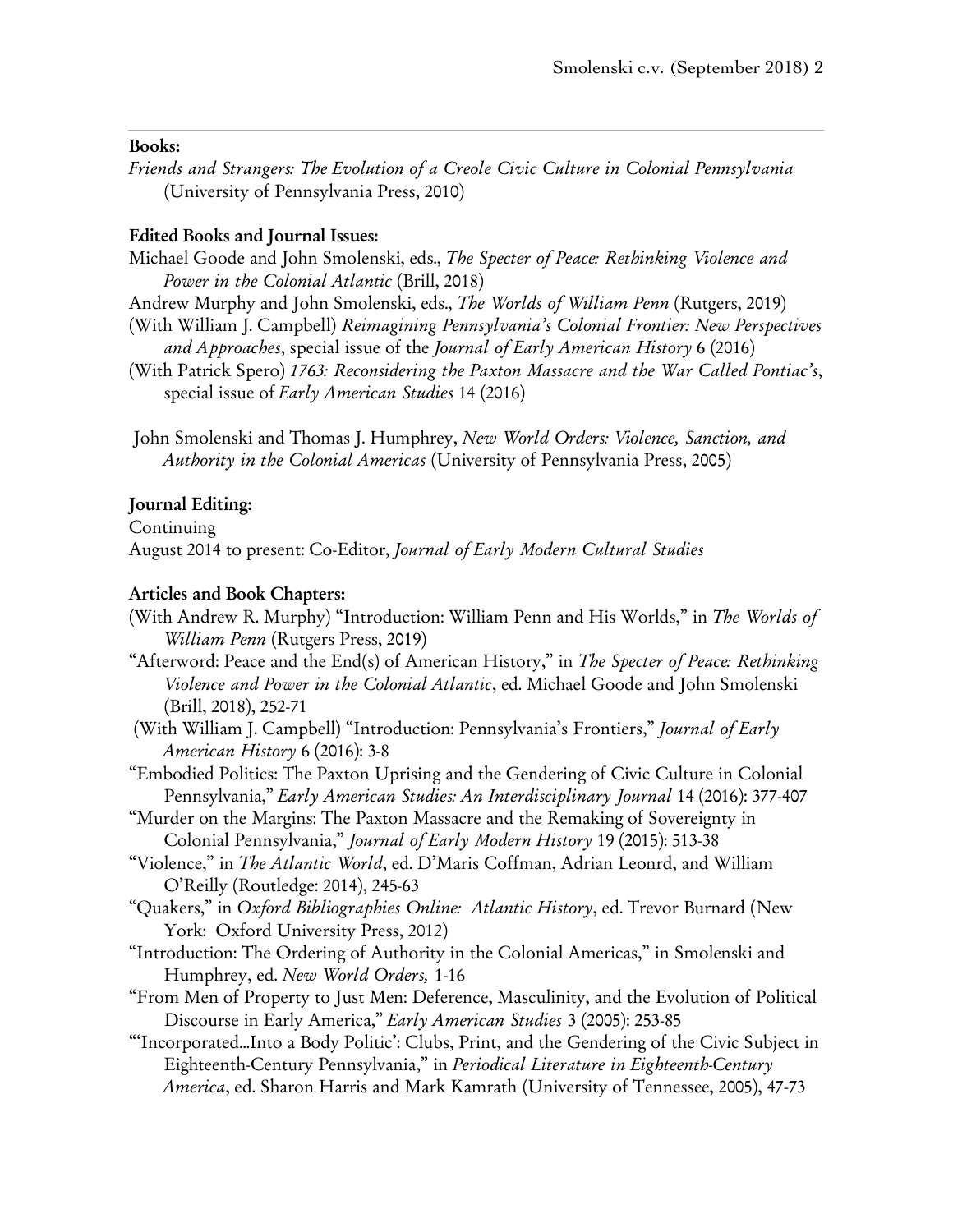- "The Death of Sawantaeny and the Problem of Justice on the Frontier," in *Friends and Enemies in Penn's Woods: Indians, Colonists, and the Racial Construction of Pennsylvania*, ed. William A. Pencak and Daniel K. Richter (Pennsylvania State University Press, 2004), 104-28
- "Hearing Voices: Dialogicality, Microhistory, and the Recovery of Popular Culture on an Eighteenth-Century Virginia Plantation," *Slavery & Abolition: A Journal of Slave and Post-Slave Studies* 22 (2003): 1-23
- ""As The Discharge of My Conscience to God': Narrative, Personhood, and the Construction of Legal Order in Seventeenth-Century Quaker Culture," *Prospects: An Annual of American Cultural Studies* 24 (1999): 117-75

## **Works in Progress:**

### Books:

*Rethinking Creolization: Culture and Power in the Colonial Atlantic World* (under contract, University of Pennsylvania Press)

## **Review Essays:**

- "Becoming Americans: Revisiting Identity and Assimilation in the Colonial Period," *Reviews in American History* 33 (2005): 29-40
- "Legal Boundaries, Disciplinary Boundaries: Colonial Legal History Meets Ethnohistory," *Oklahoma City University Law Review* 25 (2000): 603-9
- "Culture, History, and the 'Religion Concept'," *American Quarterly* 51 (1999): 880-92

# **Book Reviews:**

- Review of Jessica Choppin Roney, *Governed by a Spirit of Opposition: The Origins of American Political Practice in Colonial Philadelphia*," in *The American Historical Review* 121 (April 2016): 557–558
- Review of Kathleen Donegan. *Seasons of Misery: Catastrophe and Colonial Settlement in Early America* in *American Historical Review* 120 (April 2015): 606–607.
- Review of Mark L. Thompson, *The Contest for the Delaware Valley: Allegiance, Identity, and Empire in the Seventeenth Century*," in *Journal of American History* 101 (December, 2014): 915–915
- Review of Gunlög Maria Fur. *Colonialism in the Margins: Cultural Encounters in New Sweden and Lapland*, in *Itinerario: International Journal on the History of European Expansion and Global Interaction* 31 (2007): 114-16
- Review of Peter C. Messer, *Stories of Independence: Identity, Ideology, and History in Eighteenth-Century America*, in *New England Quarterly* 80 (2007): 329-332
- Review of Peter C. Hoffer, *Sensory Worlds in Early America*, in *Pennsylvania Magazine of History and Biography* 129 (2005): 347-48
- Review of Jane T. Merritt, *At the Crossroads: Indians & Europeans on a Mid-Atlantic Frontier, 1700-1763*, in *William and Mary Quarterly* 60 (2003): 869-74
- Review of John W. Pulis, ed., *Moving On: Black Loyalists in the Afro-Atlantic World* in *New West Indian Guide/Nieuwe West-Indische Gids* 75 (2001): 73-74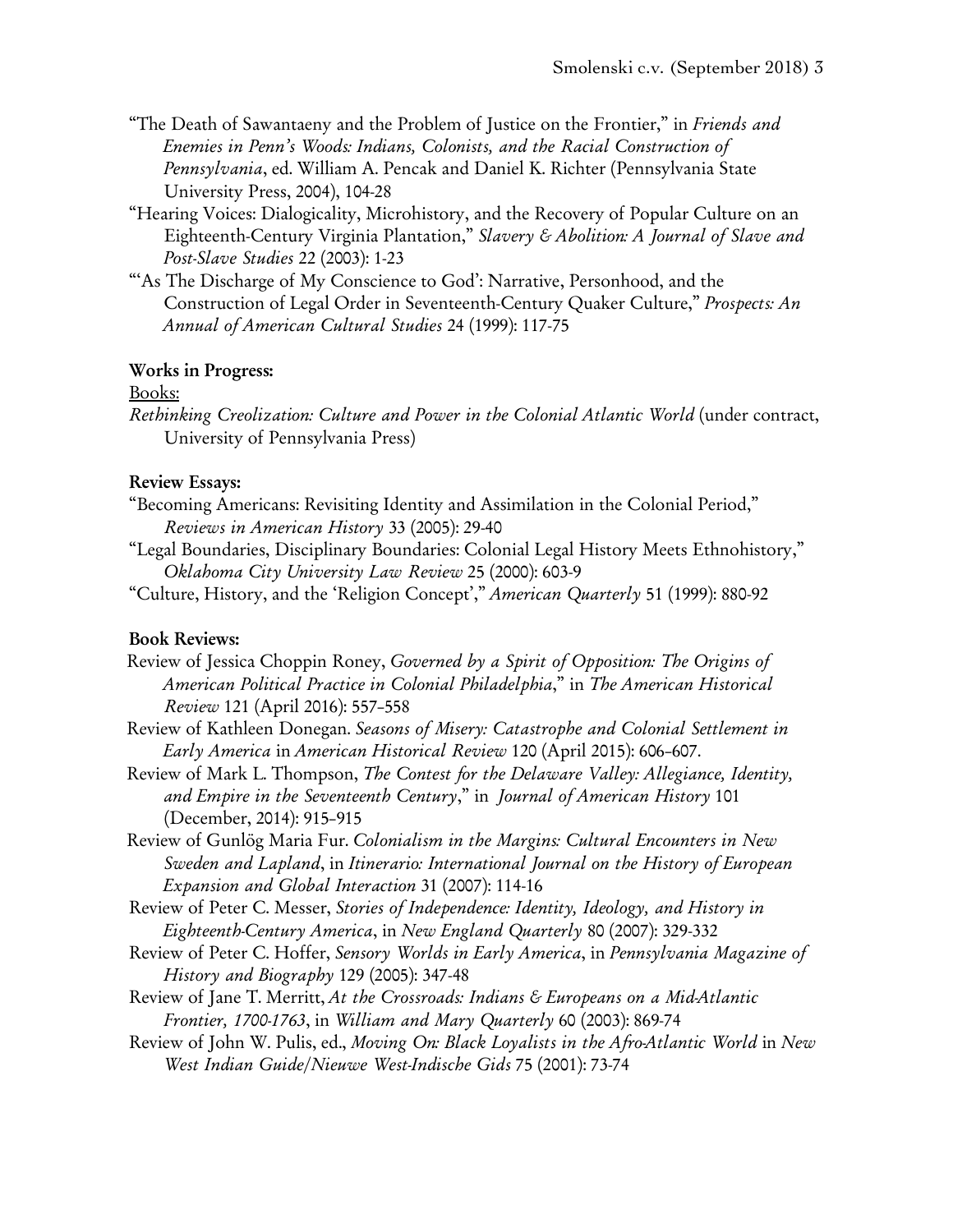Review of Timothy Shannon, *Indians and Colonists at the Crossroads of Empire: The Albany Congress of 1754* in *New England Quarterly* 73 (2000): 675-79

### **Encyclopedia Articles:**

- "Cities, Towns, and Settlements," *American Centuries: The Ideas, Issues, and Values That Shaped U.S. History, Volume 2: The Seventeenth Century*, ed. John Demos (New York: Facts On File, 2011), 35-42
- "Philadelphia," *Dictionary of American History*, ed. Stanley I Kutler (New York: Charles Scribner's Sons, 2003), 3:311-13
- "William Bradford," *Censorship: A World Encyclopedia*, ed. Derek Jones, (Chicago: Fitzroy Dearborn Publishers, 2001), 4:2883
- "Lewis, Carl (1961-)," *St. James Encyclopedia of Popular Culture* ed. Tom Pendergast and Sara Pendergast, (Detroit: St. James Press, 2000), 3:151-52
- "1968 Mexico City Summer Olympic Games," *St. James Encyclopedia of Popular Culture*, ed. Tom Pendergast and Sara Pendergast, (Detroit: St. James Press, 2000), 3:537-38

### **INVITED LECTURES:**

"Becoming Americans: The Making of Creole Cultures in the Colonial Atlantic World." 2011-12 Guy F. Goodfellow Memorial Lecture, Washington College, October 26, 2011

#### **PAPERS PRESENTED:**

- "What's So Funny About Peace, Love, and American Exceptionalism?" Presented at the History Department Colloquium, University of California at Davis, May 2017.
- "Peace, Violence, and Historical Writing: On the Persistent Problem of American Exceptionalism." Presented at the History Departmental Colloquium, University of California at Merced. February 2017.
- "Concluding Remarks: The Worlds of William Penn." Presented at "The Worlds of William Penn," Rutgers British Studies Center, Rutgers University, November 2015.
- "'I do not think it means what you think it means': reexamining 'exceptionalism." Presented at History Department, University of Pennsylvania, November 2015.
- "Spiritual Violence and the Quest for Spiritual Order in the Colonial Atlantic." Presented at "The Specter of Peace in the History of Violence," Tanner Humanities Center at the University of Utah, August 2015.
- "State Violence and the Creation of Atlantic Religious Cultures." Presented at the Omohundro Institute for Early American History and Culture Annual Conference, Chicago, June 2015."
- "Atlantic Creolization as Concept and Process: Past Career and Future Prospects." Presented to the Lehigh History Department, February 2015.
- "Embodied Politics: The 'Paxton Uprising' and the Gendering of Civic Culture in Colonial Pennsylvania." Presented at "The Paxton Boys and the Conestoga Massacre 250 Years Later." University of Pennsylvania, December 2013.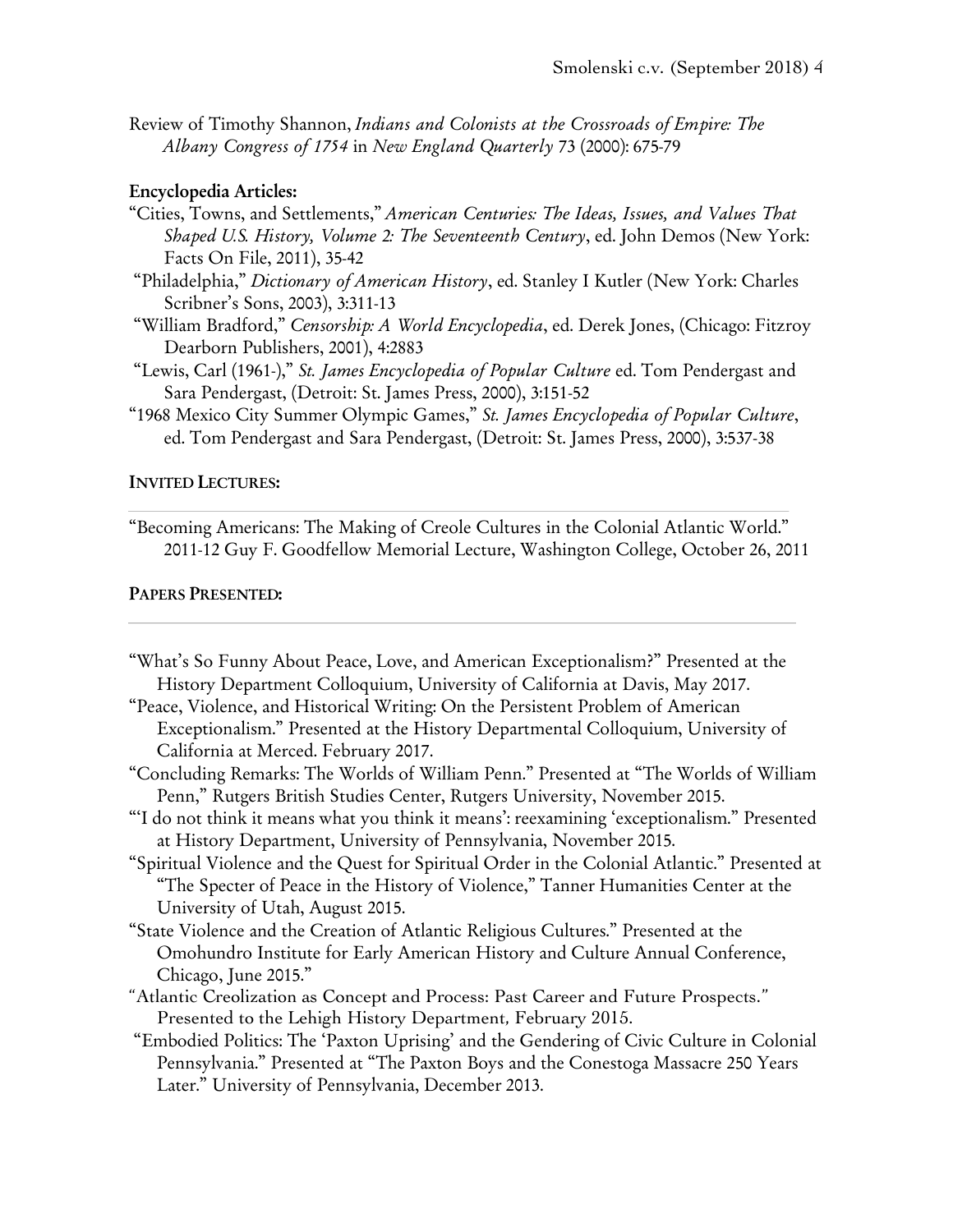- **"**Creolizations in the Old and New Worlds: Figuring Pennsylvania in an Atlantic Context." Presented at "Envisioning the 'Old World': Henrich Melchior Mühlenberg and Imperial Projects in Pennsylvania," University of Pennsylvania, December 2012.
- *"*The Paxton Uprising and the Problematic Status of 'Friendly' Indians in Colonial Pennsylvania." Presented at "Bloody Days: Massacres in Comparative Perspective," University of Pennsylvania Law School, June 2011.
- "Founding Moments and Turning Points: Creolization and the Development of Early Pennsylvania," Omohundro Institute of Early American History and Culture Annual Meeting, 2008.
- "Turning Points: Time and Place in Early American History," British Group in Early American History Annual Meeting, East Anglia, UK, September 2004.
- "Local Communities, American Communities: A K-16/Museum Collaboration," Organization of American Historians Annual Conference, April 2005.
- "From Men of Property to Just Men: Deference, Masculinity, and the Evolution of Political Discourse in Early America." Presented at "Class and Class Struggles in North America and the Atlantic World, 1500-1820," Montana State, Bozeman, MT, September 2003 and "Deference in Early America: The Life *and/or* Death of an Historiographical Concept," McNeil Center for Early American Studies Seminar, December 2004.
- "A Pennsylvania Story? Creolization as a Paradigm for Understanding Early American Culture," Bay Area Seminar in Early American History and Culture. January 2003.
- "'Bastard Quakers' in America: The Keithian Schism and the Evolution of Creole Society in Early Pennsylvania," International Seminar on the History of the Atlantic World, 1500- 1825, "The Structure of Colonial Societies, 1500-1825." August 2002.
- "'Honorable' Iroquois and 'Rum-Debauched' Conestoga: The Paxton Uprising and the Problematic Status of "Friendly" Indians in Colonial Pennsylvania." Presented at "Strangers in the Land of Strangers: Defining 'American' in Times of Conflict," The First Annual Balch Symposium of The Historical Society of Pennsylvania. April 2002.
- "Introductory Remarks: The Ordering of Culture in the Colonial Americas, 1500-1825.," Presented at "New World Orders: Violence, Sanction, and Authority in the Early Modern Americas, 1500-1825." October 2001.
- "Embodied Politics: Masculinity and the Transformation of Public Citizenship in Colonial Pennsylvania," American Origins Seminar, USC-Huntington Library Early Modern Studies Institute, February 2004.
- "Hearing Voices: Dialogicality, Microhistory, and the Recovery of Popular Culture on an Eighteenth-Century Virginia Plantation," Omohundro Institute of Early American History and Culture Conference, "Microhistory: Advantages and Limitations for the Study of Early American History," October 1999.
- "Legal Boundaries and Morality Tales: The Sawantaeny Case and European-Indian Relations in Colonial Pennsylvania, 1680-1750." Organization of American Historians Conference, April 1998.
- "Manufacturing Nationalism: Rereading Alexander Hamilton's 'Report on Manufactures," Society for the History of the Early American Republic Conference, July, 1998.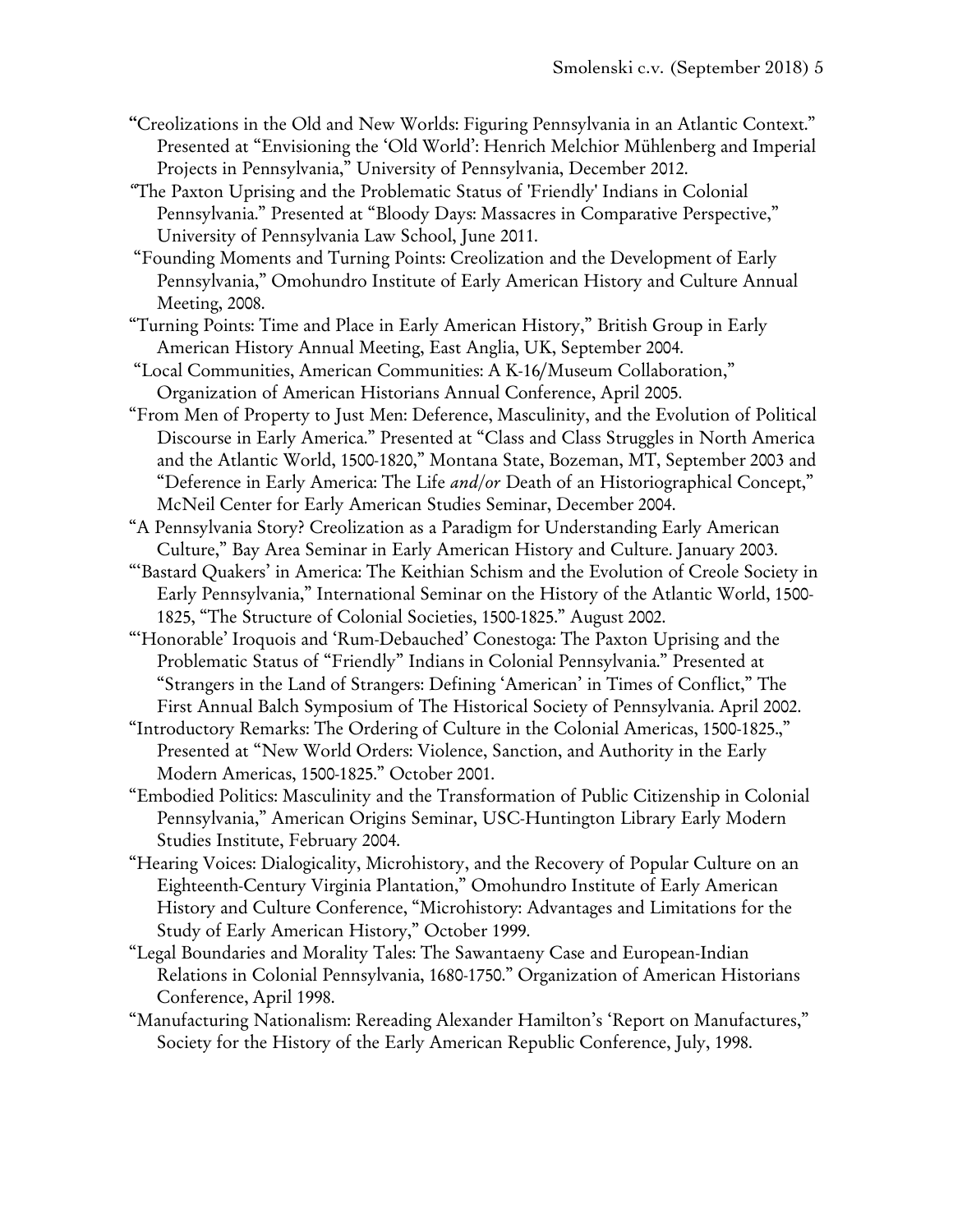- "Speaking in Court: Verbal Performance and the Construction of Self in the Legal Culture of Early Pennsylvania," McNeil Center for Early American Studies Seminar Series, December 1998.
- "'Unsavage Savages': Quaker Ethnology in Seventeenth-Century Pennsylvania and the Question of Misrecognition," American Anthropological Association Conference, December, 1998.
- "Empires of Print: Clubs, Publicity, and the Creation of Ethnic and Communal Identities in Colonial Pennsylvania," American Historical Association Conference, January, 1999.
- "Piety, Power, and Progress: Changing Historical Narratives in Eighteenth-Century Pennsylvania Quakerism," Omohundro Institute of Early American History and Culture Annual Conference, June 1998.
- "The Prospects and Perils of Historical Ethnography: A Look at an Eighteenth-Century Virginia Plantation," Anthropology Graduate Student Colloquium, University of Pennsylvania, December, 1997.
- "After the Fall: Politics and Piety in Eighteenth-Century Pennsylvania," Pennsylvania Historical Association Conference, November 1997.
- "'Perhaps it is Not in the Power of Nature to Assign a Cause for Such Pervertion': Race in the Diary of Landon Cartet." Presented at "Mapping Race," Graduate Student Conference at Yale University, May 1997.

Southern Historical Association Annual Conference, November 1997.

- "Performance and Piety: Gender, Conflict, and the Problem of Public in Early Quaker Pennsylvania, 1685-1750." Presented at Pew Fellows Conference, May 1999 and American Studies Association Conference, October, 1997.
- "The Problem of Order: The Evolution of Quaker Culture in Pennsylvania, 1681-1765." Philadelphia Center for Early American Studies Works in Progress Series, May 1997.
- "The Uneasy Truce: Quaker Negotiations with Outsiders in Eighteenth-century Philadelphia," American Religious History Workshop, Yale University, February, 1995.

# **OTHER CONFERENCE APPEARANCES:**

- Comment on "Cities and Empires," Omohundro Institute of Early American History Conference, June 2014.
- Participant, Roundtable Discussion on "Writing Early American Lives" (discussing research on Nassau, Landon Carter's "Body Man"), Front Range Early American Consortium. September, 2010.
- Comment on Julie Mostov's "Borders and Spaces: Democracy and the Politics of National Identity in Southeastern Europe," Ethnohistory Workshop, University of Pennsylvania, March 1999.
- Comment on Michael Hanchard's "'Jody': Gender, Blackness, and Popular Culture in the United States," Ethnohistory Workshop, University of Pennsylvania, March 1998.

# **TEACHING EXPERIENCE:**

# Undergraduate: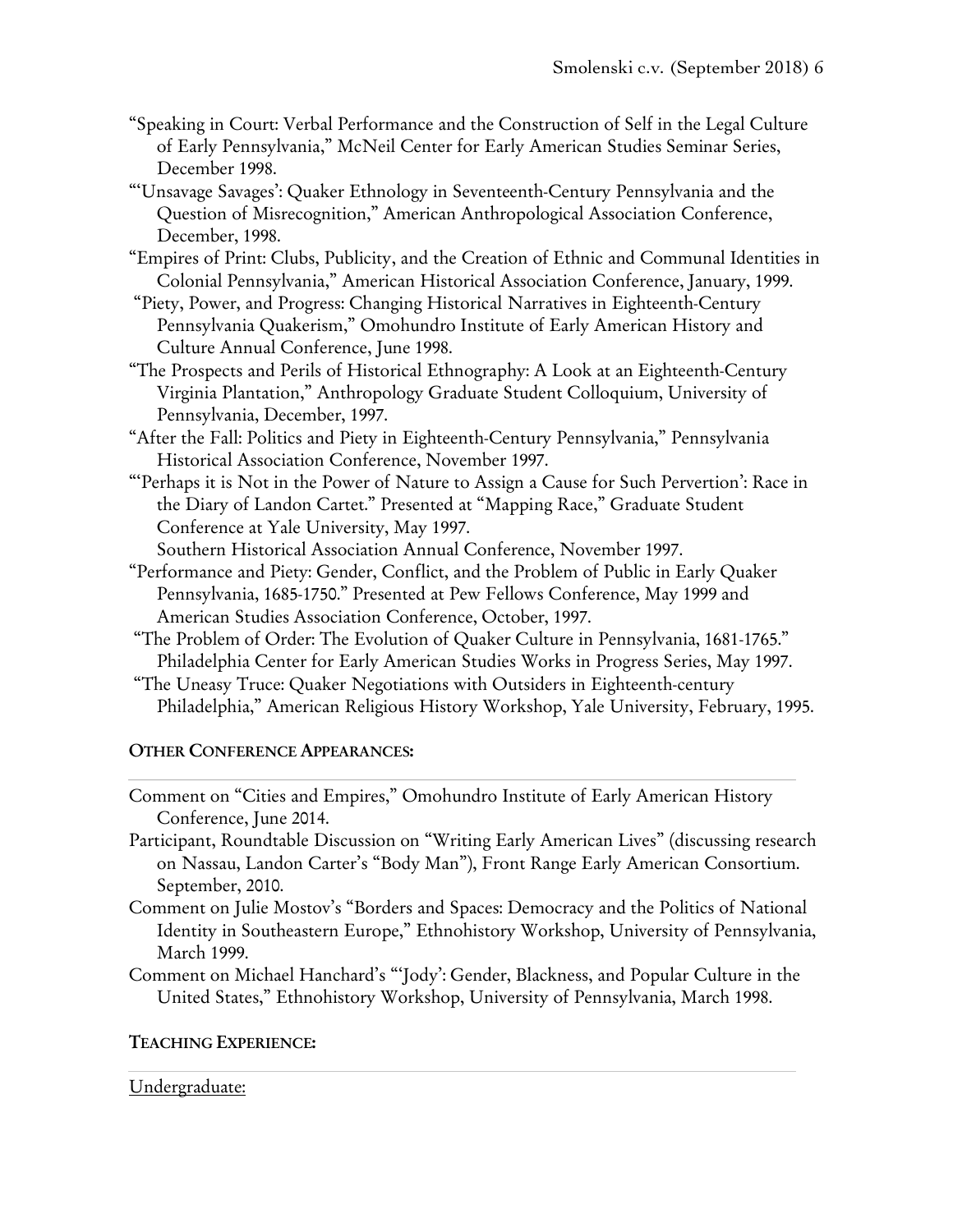History 17A: United States History, 1607-1877 History 170A: Colonial America History 170B: American Revolution History 181: Religion in American History to 1890 History 110: The Atlantic World, 1400-1800

## Graduate:

History 201J: Early American History History 202H: The Americas in Atlantic Context History 202H: Creole Identities in the Atlantic World

## Advising:

Served on graduate comprehensive exam committees and as second reader on a dozen dissertations.

Major professor for two students: Nicholas Garcia (ABD) and Devin Leigh (ABD)

## **UNIVERSITY AND PROFESSIONAL SERVICE:**

# **UC Davis:**

General Education Committee Chair, 2013-16 Member, 2010-16 Steering Committee, WASC Reaccreditation Review Member, 2013-14 University Instructional and Program Review Committee Member, 2012-2014 Undergraduate Council 2013-2016

# **Academic Senate:**

Executive Council, Graduate Group for the Study of Religion Member, 2013-15 Steering Committee, Mellon Research Initiative for Early Modern Studies, 2013-14 Letters & Science Program Review Committee Chair, 2012-14 Member, 2009-2012

# **Departmental:**

Two merit committees, 2013-15 Honors Committee 2013-16 Colloquium coordinator, 2012-14

### **K-12 Outreach:**

Guest Speaker, History Project Teaching American History Workshop, 2013